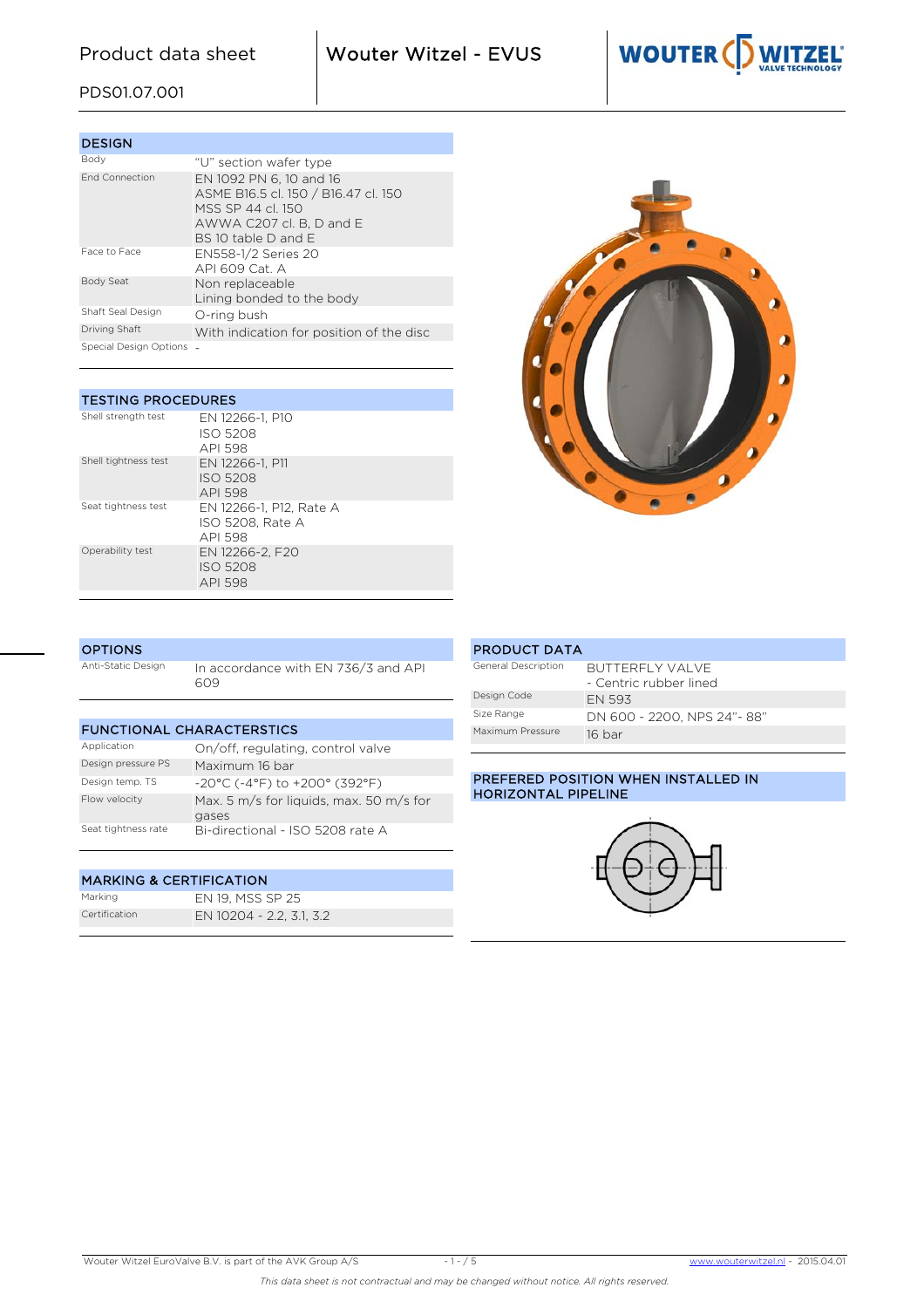Valves Rubber Lined - Centric Fout! Onbekende naam voor



PDS01.07.001

PARTS LIST – EVUS 600-1000 (24"-40")



|                | Item Description      | Material <sup>(1)</sup>      | EN/DIN                     | <b>Comparable ASTM</b> |
|----------------|-----------------------|------------------------------|----------------------------|------------------------|
| O1             | Shaft                 | Duplex SS                    | 1.4462, EN 10088           | A 182, Grade F51       |
|                |                       | Martensitic SS               | 1.4057, EN 10088           | A 276, Grade 431       |
|                |                       | Aluminium Bronze             | CuAl10Ni5Fe4, EN/DIN 17665 | B 150, C63000          |
|                |                       | Monel K500°                  | NA 18, BS 3076             |                        |
| 02<br>O3       | <b>Bush</b><br>O-ring | Bronze<br><b>EPDM</b>        |                            |                        |
|                |                       | <b>NBR</b>                   |                            |                        |
|                |                       | <b>FPM</b>                   |                            |                        |
| O <sub>4</sub> | Body                  | Cast Iron                    | JL 1040, EN 1561           | A 126, Class B         |
|                |                       | Ductile Iron                 | JS 1030, EN 1563           | A 395, 60-40-18        |
|                |                       | Ductile Iron (low temp.)     | JS 1049, EN 1563           |                        |
| 05             | Bearing               | St. / PTFE Lining            |                            |                        |
|                |                       | Bronze / PTFE Lining         |                            |                        |
| 06             | Conical pin           | See ITEM 01                  | See ITEM 01                | See ITEM 01            |
| 07             | <b>Disc</b>           | Austenitic SS                | 1.4408, EN 10213           | A 351, CF8M            |
|                |                       | Duplex SS                    | 1.4517, EN 10213           | A 351, CD-4MCu         |
|                |                       | Ductile Iron / Rilsan coated | JS 1030, EN 1563           | A 395, 60-40-18        |
|                |                       | Aluminium Bronze             | G-CuAl10Ni, DIN 1714       | B 148, C95800          |
| 08             | Shaft                 | See ITEM 01                  | See ITEM 01                | See ITEM 01            |
| 09             | Lining                | <b>EPDM</b>                  |                            |                        |
|                |                       | <b>NBR</b>                   |                            |                        |
|                |                       | <b>FPM</b>                   |                            |                        |
| 12             | Axial bearing         | Bronze                       |                            |                        |
| 13             | Cover plate           | St./Zn5C                     |                            |                        |
| 14             | Cylinder head screw   | St./Zn5C                     |                            |                        |
| 15             | Counter sunk screw    | St./Zn5C                     |                            |                        |
| 16             | Collar bearing        | <b>Bronze</b>                |                            |                        |
| 18             | Ring                  | Bronze                       |                            |                        |
| 19             | Sealing plate         | St./NBR                      |                            |                        |
|                |                       | St./FPM                      |                            |                        |

(1) Other materials on request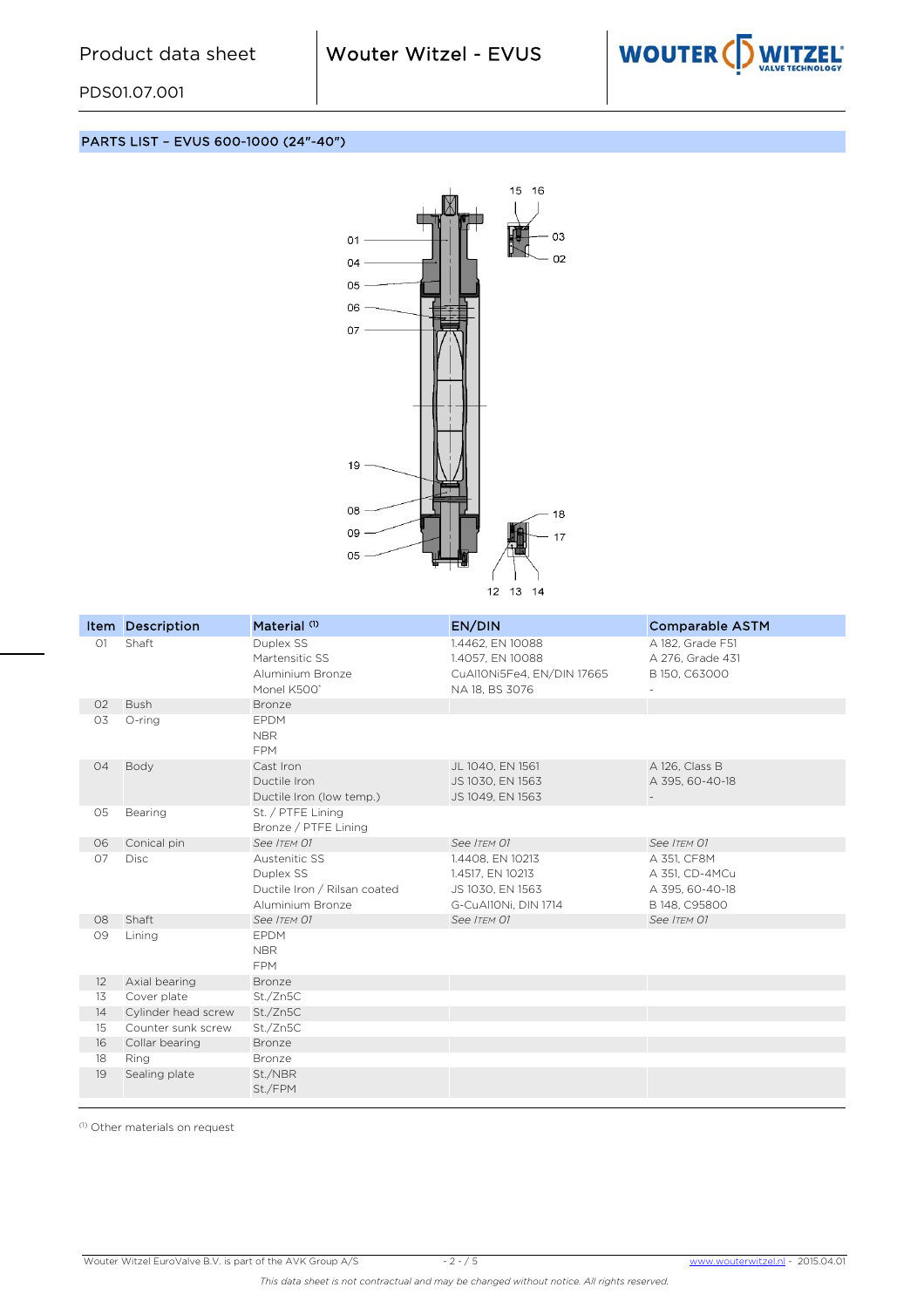

PDS01.07.001

DIMENSIONS – EVUS 600-1000 (24"-40")



Valves Rubber Lined - Centric Fout! Onbekende naam voor



| DN   | <b>NPS</b> | А   | в | ⌒<br>u | D   | Е   |    | G  | н  | ISO<br>5211     | K   | . . | M  | n              | <b>MASS</b><br>±kg |
|------|------------|-----|---|--------|-----|-----|----|----|----|-----------------|-----|-----|----|----------------|--------------------|
| 60C  | 24"        | 584 |   | 154    | 426 | 510 | 25 | 50 | 40 | F14             | 140 | 175 |    | 4              | 285                |
| 700  | 28"        | 686 |   | 165    | 517 | 560 | 25 | 60 | 46 | F16             | 165 | 210 | 21 | $\overline{4}$ | 323                |
| 750  | 30"        | 736 |   | 190    | 524 | 585 | 25 | 60 | 46 | F16             | 165 | 210 | 21 | 4              | 375                |
| 800  | 32"        | 786 |   | 190    | 549 | 610 | 25 | 60 | 46 | F16             | 165 | 210 | 21 | 4              | 425                |
| 900  | 36"        | 886 |   | 203    | 625 | 690 | 30 | 90 | 60 | F <sub>25</sub> | 254 | 300 | 17 | 8              | 560                |
| 1000 | 40"        | 986 |   | 216    | 675 | 740 | 30 | 90 | 60 | F25             | 254 | 350 | 17 | 8              | 760                |
| 1000 | 40"        | 986 |   | 216    | 675 | 740 | 30 | 90 | 60 | F30             | 298 | 350 | 21 | 8              | 760                |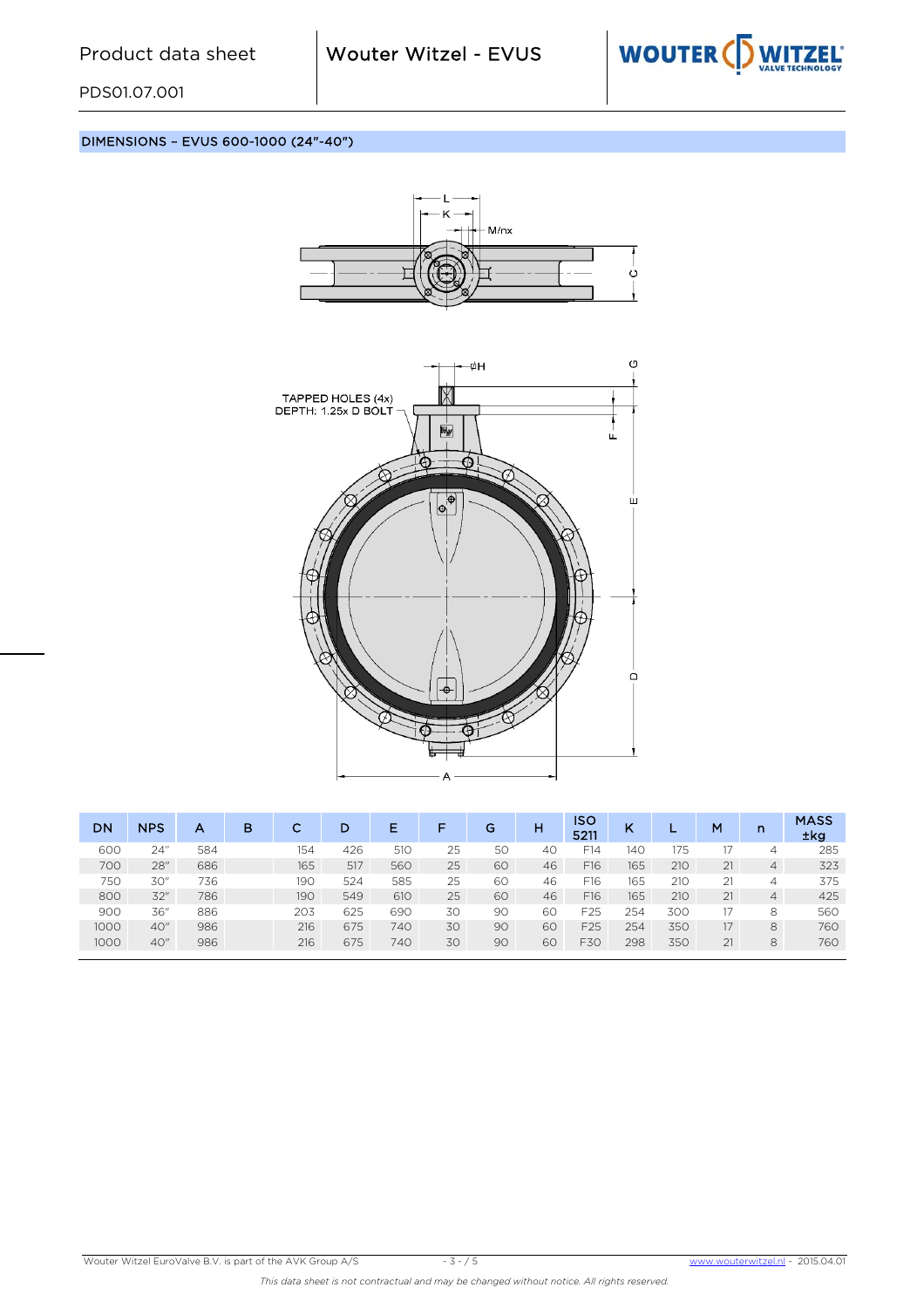Valves Rubber Lined - Centric Fout! Onbekende naam voor



PDS01.07.001

PARTS LIST – EVS 1050-2400 (42"-96")



|          | Item Description           | Material <sup>(1)</sup>      | EN/DIN                               | <b>Comparable ASTM</b>               |
|----------|----------------------------|------------------------------|--------------------------------------|--------------------------------------|
| O1       | Shaft                      | Duplex SS<br>Martensitic SS  | 1.4462, EN 10088<br>1.4057, EN 10088 | A 182, Grade F51<br>A 276, Grade 431 |
|          |                            | Aluminium Bronze             | CuAl10Ni5Fe4, EN/DIN 17665           | B 150, C63000                        |
|          |                            | Monel K500°                  | NA 18, BS 3076                       |                                      |
| 02       | <b>Bush</b>                | Bronze                       |                                      |                                      |
| 03       | O-ring                     | <b>EPDM</b>                  |                                      |                                      |
|          |                            | <b>NBR</b>                   |                                      |                                      |
|          |                            | <b>FPM</b>                   |                                      |                                      |
| 04       | Body                       | Cast Iron                    | JL 1040, EN 1561                     | A 126, Class B                       |
|          |                            | Ductile Iron                 | JS 1030, EN 1563                     | A 395, 60-40-18                      |
| 05       | Bearing                    | St. / PTFE Lining            |                                      |                                      |
|          |                            | Bronze / PTFE Lining         |                                      |                                      |
| 06<br>07 | Conical pin<br><b>Disc</b> | See ITEM 01<br>Austenitic SS | See ITEM 01                          | See ITEM 01                          |
|          |                            | Duplex SS                    | 1.4408, EN 10213<br>1.4517, EN 10213 | A 351, CF8M<br>A 351, CD-4MCu        |
|          |                            | Ductile Iron / Rilsan coated | JS 1030, EN 1563                     | A 395, 60-40-18                      |
|          |                            | Aluminium Bronze             | G-CuAl10Ni, DIN 1714                 | B 148, C95800                        |
| 08       | Shaft                      | See ITEM 01                  | See ITEM 01                          | See ITEM 01                          |
| 09       | Lining                     | <b>EPDM</b>                  |                                      |                                      |
|          |                            | <b>NBR</b>                   |                                      |                                      |
|          |                            | <b>FPM</b>                   |                                      |                                      |
| 12       | Axial bearing              | Bronze                       |                                      |                                      |
| 13       | Cover plate                | St./Zn5C                     |                                      |                                      |
| 14       | Cylinder head screw        | St./Zn5C                     |                                      |                                      |
| 15       | Counter sunk screw         | St./Zn5C                     |                                      |                                      |
| 16       | Flanged bush               | Bronze                       |                                      |                                      |
| 17       | O-ring                     | <b>EPDM</b>                  |                                      |                                      |
|          |                            | <b>NBR</b>                   |                                      |                                      |
|          |                            | <b>FPM</b>                   |                                      |                                      |
| 19       | Sealing plate              | St./NBR                      |                                      |                                      |
|          |                            | St./FPM                      |                                      |                                      |

(1) Other materials on request

Wouter Witzel EuroValve B.V. is part of the AVK Group A/S - 4 - / 5 www.wouterwitzel.nl - 2015.04.01